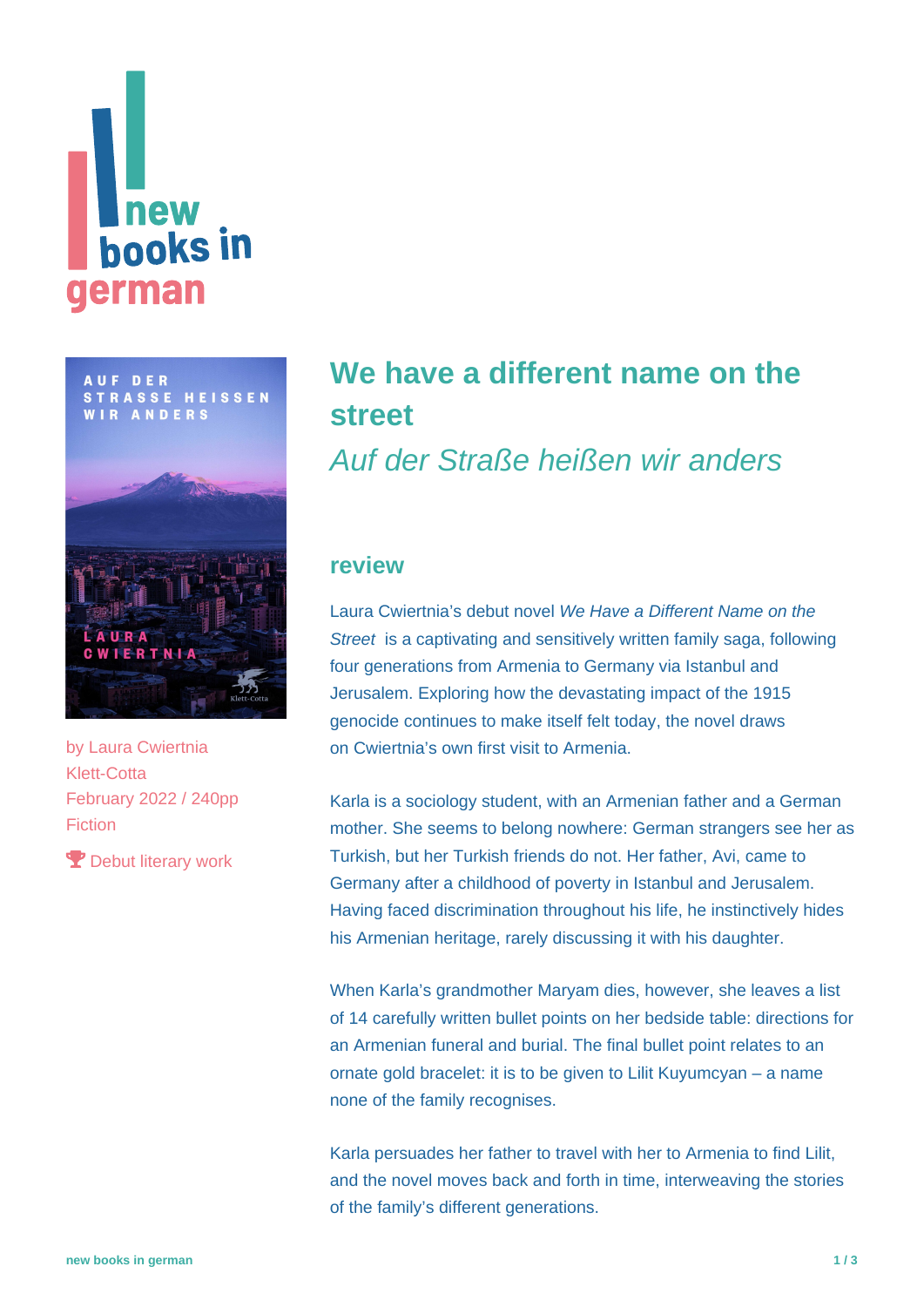The gold bracelet, it turns out, belonged to Armine, Karla's great grandmother, and was one of four bracelets made by her father for each of his daughters. Armine is just ten when she is displaced to Istanbul, her family murdered by Ottoman troops. She becomes a wife and an unwilling mother to Maryam, whom she denies an education, convinced that learning would only place the girl in danger – a danger which seems realised in the Istanbul pogrom of 1955. Traumatised and unable to face her past, Armine destroys a letter proving that her younger sister Lilit is also alive.

Back in the present day, Avi and Karla finally reach a spot deep in the Armenian countryside where they find Lilit's granddaughter – with a matching bracelet. Karla realises that she has gained much more than an understanding of her own family; she has finally found a homeland.

While her depiction of historical events is dramatic and moving, Cwiertnia's use of tone and subtle humour ensures the novel remains ultimately positive. Engaging and evocative, Outside we have another name promises to appeal to fans of Elif Shafak's The Bastard of Istanbul and Jonathan Safran Foer's Everything is Illuminated.

https://www.klett-cotta.de/buch/Gegenwartsliteratur/Auf\_der\_Strasse [heissen\\_wir\\_anders/450817](https://www.klett-cotta.de/buch/Gegenwartsliteratur/Auf_der_Strasse_heissen_wir_anders/450817)

## **about the author**



.<br>ne Buchbesprechung oder Veranstaltungsankündigung<br>nsten bitte Rechte bei Fotografin/Fotograf anfordern.

© Marlena Waldthausen

**rights information** Klett-Cotta, Frauke Kniffler

**Laura Cwiertnia** was born in 1987 to an Armenian father and a German mother and is a Deputy Department Head at Die ZEIT. Outside We Have Another Name is her first literary work.